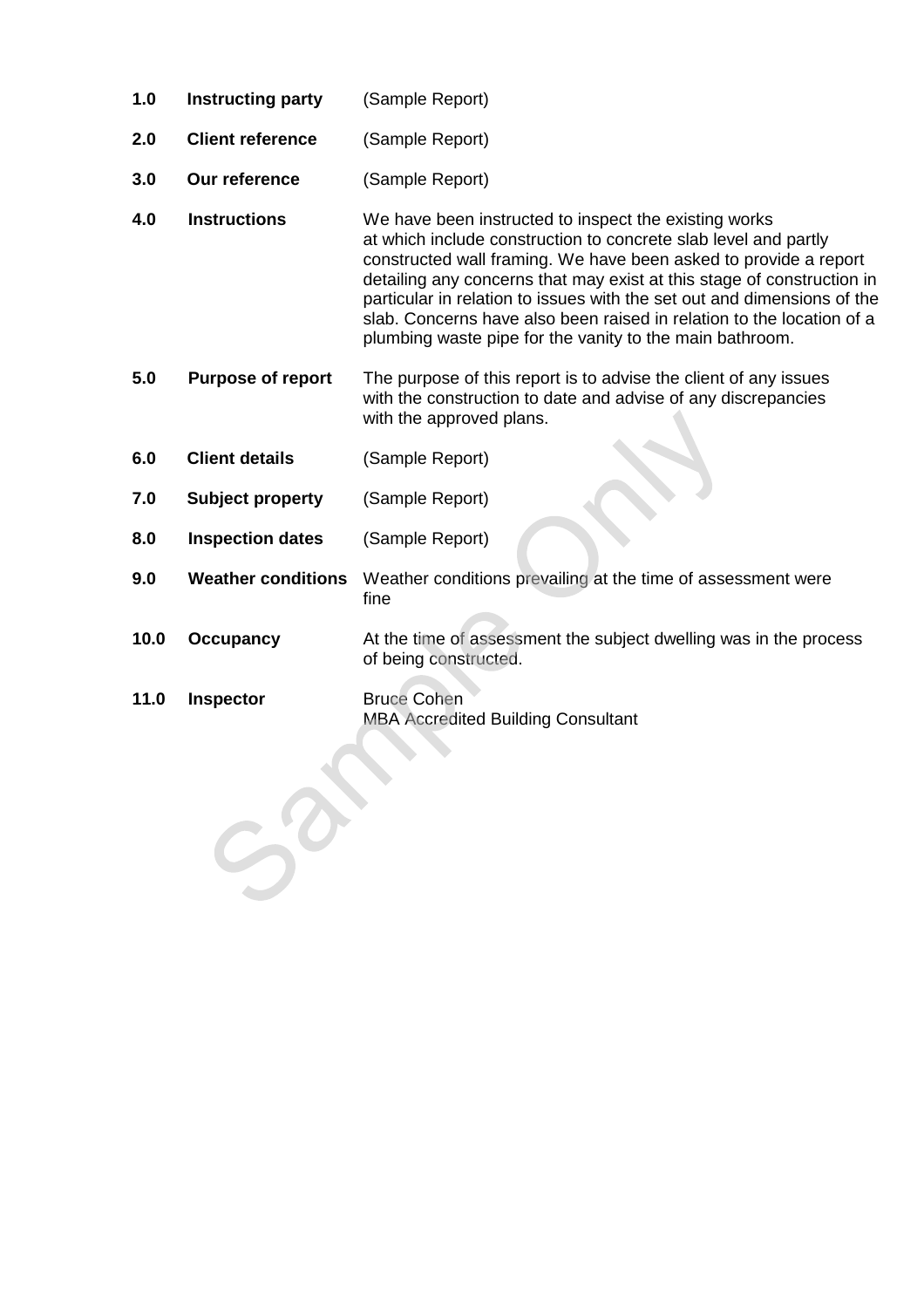| 12.0 | <b>Assessment</b>       | The assessment was made with regard to matters that were<br>evident at the time of inspection only, and were generally limited to<br>the internal and external areas of                                                                                                          |
|------|-------------------------|----------------------------------------------------------------------------------------------------------------------------------------------------------------------------------------------------------------------------------------------------------------------------------|
|      |                         | The assessment was undertaken without the removal of any part of<br>the building or its contents. The assessment was based upon a non-<br>invasive, visual inspection only. We were unable to report that areas<br>of the building which were not assessed are free from defect. |
| 13.0 | <b>Subject building</b> | The subject building is currently under construction and the concrete<br>slab floor has been laid and the timber frame was in the<br>process of being constructed.                                                                                                               |
|      |                         | The building is situated on a sloping site with a southwest facing<br>frontal aspect.                                                                                                                                                                                            |
|      |                         | The dwelling is to be constructed as a timber framed, brick veneer,<br>single storey split level residence on a waffle pod slab. The roof is to<br>be timber trussed design with colorbond roof cladding.                                                                        |
| 14.0 | <b>Introduction</b>     | I attended the site alone                                                                                                                                                                                                                                                        |
|      |                         | In particular, my attention was drawn to:                                                                                                                                                                                                                                        |
|      |                         | A. The external area of the partially constructed dwelling and site                                                                                                                                                                                                              |

B. The internal area of the partially constructed dwelling

Some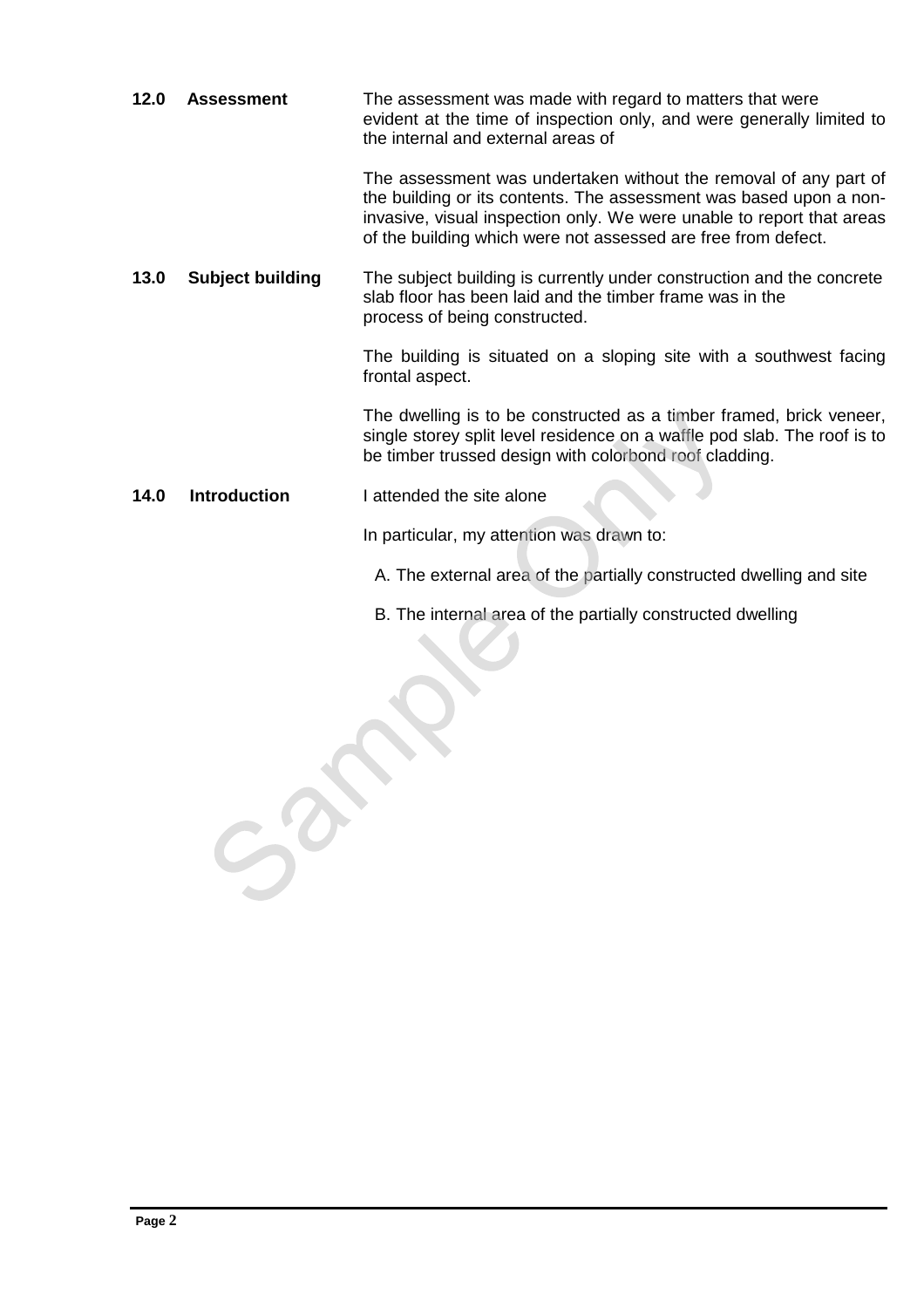**Misaligned Slab to Northwest Corner**



**In filled Slab to Garage Area**



**Subsided Foundation Material**



**15.0 Observations and** The following observations were made **Comments** at the time of the assessment

# **A. The External Area**

**1.** The concrete floor slab has been constructed out of alignment at the northwest (front left) corner of the dwelling.

#### *Commentary*

There is formwork and steel in place to add to this slab. It is recommended a Structural Engineer be engaged to assess this work prior to pouring the concrete. It is important to ensure there is adequate support being provided for the brickwork and that the new concrete is correctly tied to the existing floor slab.

**2.** The concrete slab for the garage at the southern side has been patched as it appears a rebate was mistakenly created as opposed to a level slab for installation of a single skin brick wall.

#### *Commentary*

There is potential for cracking where the new concrete infill to the rebate adjoins the original floor slab. It is recommended that a control joint be created at this join to allow for any movement that may occur. It is recommended a Structural Engineer be engaged to assess this work. It is important to ensure there is adequate support being provided for the brickwork and that the new concrete is correctly tied to the existing floor slab.

**3.** There has been subsidence of the foundation material beneath the concrete slab to the southeast corner of the dwelling.

# *Commentary*

This subsidence has the potential to result in settlement of the concrete floor slab in this area. It is recommended advice be sought from a Structural Engineer on the correct method of providing permanent support for this corner of the slab.

**4.** The concrete slab for the alfresco area has not yet been poured and it is assumed this will be completed at a later date.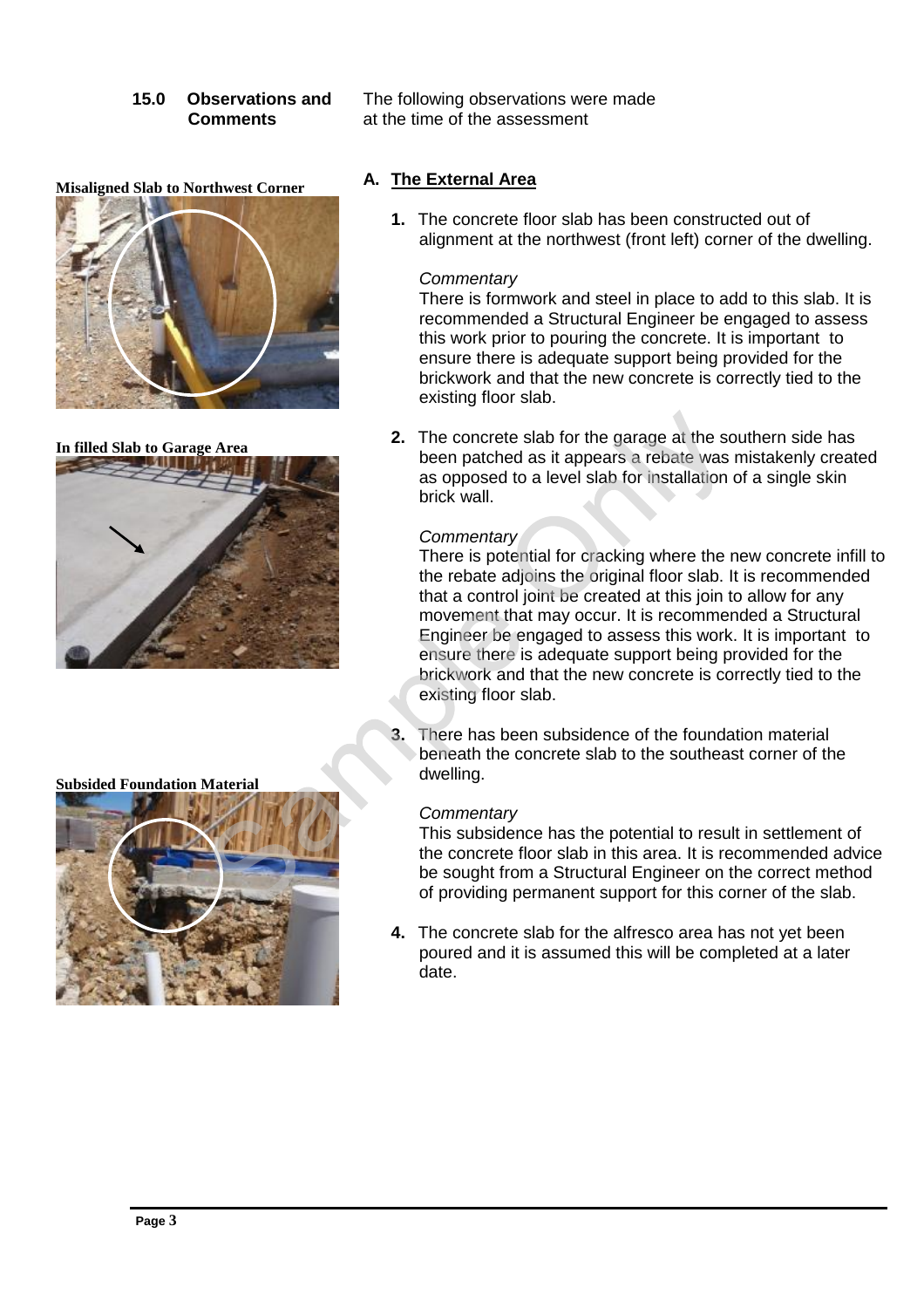**5.** The garage floor slab is wider than shown on plan, which will result in the edge being visible beyond the brickwork to the South wall.

# *Commentary*

It may be possible to cut away this edge or alternatively fill this area either with soil or a path. It is important to ensure that the area is correctly sealed prior to any fill being installed to prevent future water entry into the garage area.

# **B. The Internal Area**

**1.** The ensuite and walk in robe areas are likely to be undersize as the eastern walls will require battening to bring the alignment of the wall lining beyond the floor slab edge at the step down to the lower level.

#### *Commentary*

I am concerned a batten may be installed to the edge of the slab to maintain the room dimensions in these rooms. This would result in a small section of the floor tiles being laid on timber rather than entirely on concrete. This in turn can result in differential movement where the concrete and timber meets and may ulimately result in cracking to the tiles in this area in the future. It is important to ensure that this area is constructed in a manner that ensures there is no movement in the floor tiles.

**2.** There are discrepancies with the width of the entry area with the width being 1465mm as opposed to the width on plan of 1420mm.

# *Commentary*

It is recommended a Building Surveyor be engaged to check all measurements of the building and provide a report detailing the discrepancies that exist.

**3.** The step down in the floor slab to the entry and hall area is incorrectly positioned and will require repairs.

# *Commentary*

This area will need to be infilled with concrete.

**4.** There are discrepancies with the width of the stair and hallway area with a width of only 940mm as opposed to the width on plan of 1000mm.

# *Commentary*

It is recommended a Building Surveyor be engaged to check all measurements of the building and provide a report detailing the discrepancies that exist.

#### **Ensuite Floor & Wall Frame to East**



#### **Step Down at Entry**

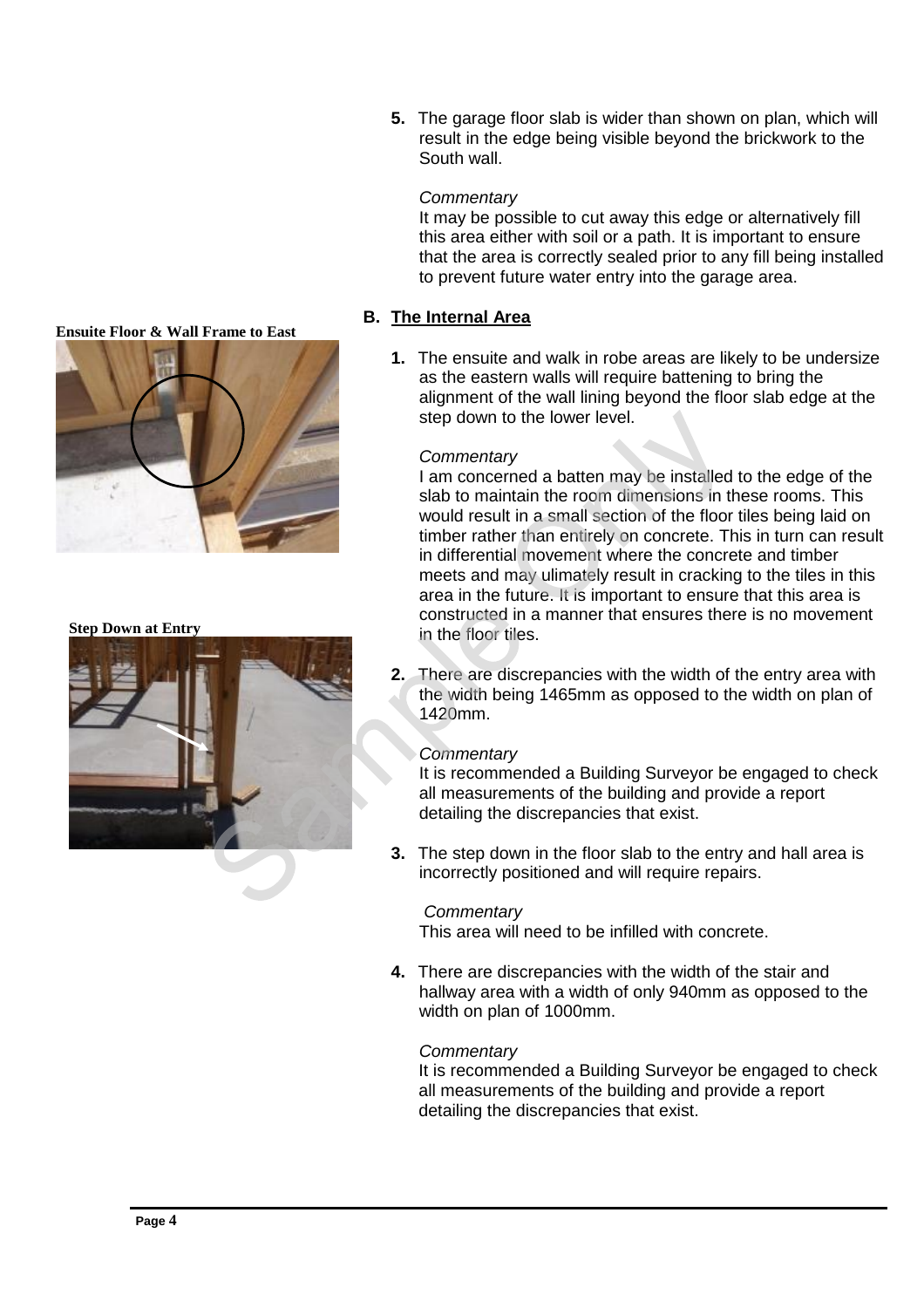**5.** The plans indicate a ceiling height of 2700mm and a site measurement from the floor slab to the external top plate for both the upper and lower levels shows a height of only 2600mm.

#### *Commentary*

The height of the walls will need to be modified prior to installing the roof framing. This will most likely require installation of additional top plates to the wall frames and it is important to ensure these plates are correctly secured and tied into the wall frame. It is recommended a Structural Engineer provide details of the correct method of tie down for these additional wall plates.

**6.** The waste pipe for the bathroom vanity is partly protruding into the wardrobe area for bedroom 4.

# *Commentary*

The existing waste pipe should be able to be cut off at the floor slab level and still alow access to the pipe within the wall frame to connect the vanity wast pipe. This will need to be checked with the plumber.